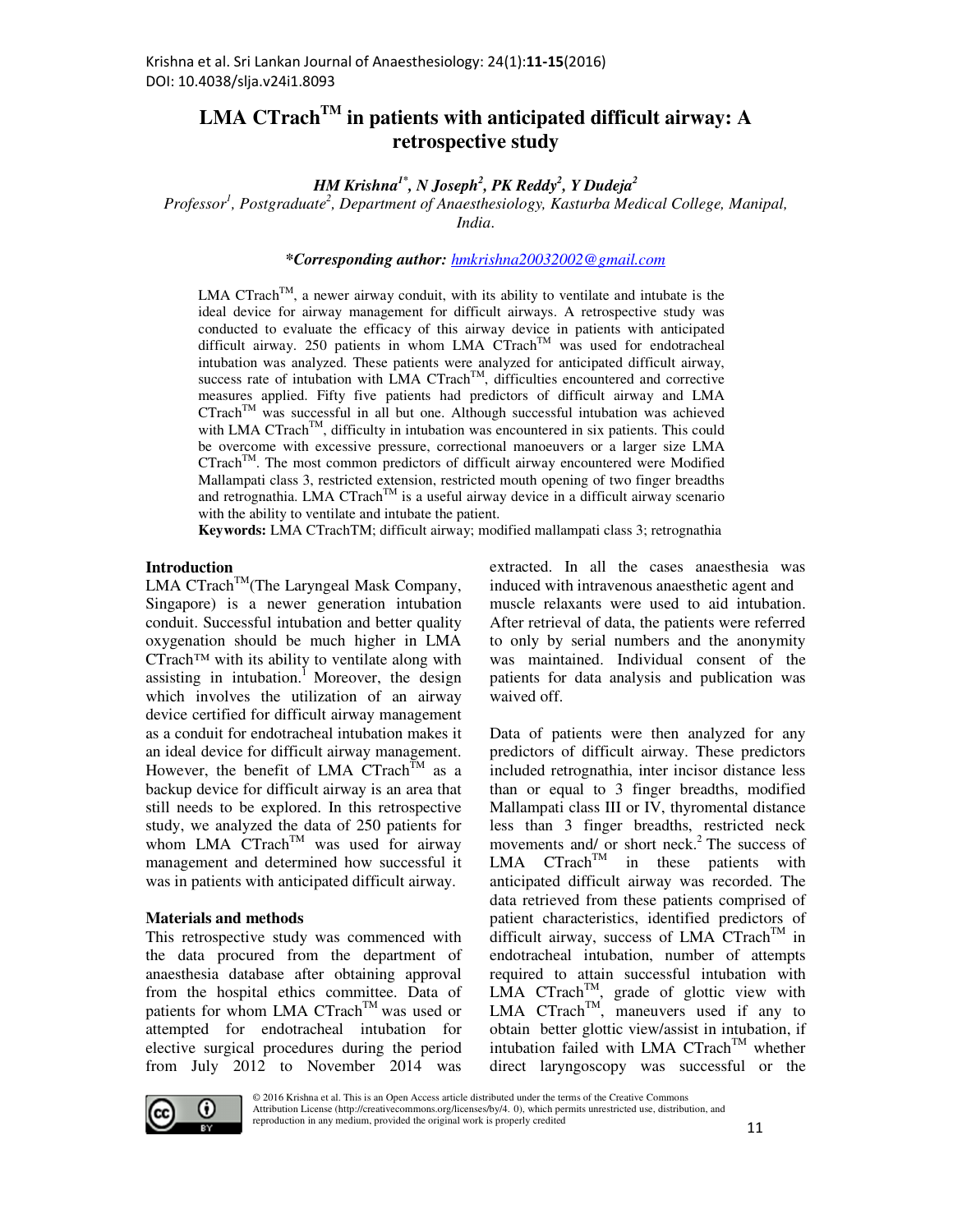method by which airway was managed, adverse events if any.

With this data we aimed to find (a) success rate of intubation with LMA CTrach<sup>TM</sup> in patients with predictors of difficult airway and (b) maneuvers that facilitate intubation through  $LMA CTrach<sup>TM</sup>$  in anticipated difficult airway.

#### **Results**

During the study period, LMA  $CTrach^{TM}$  was used for endotracheal intubation in two hundred and fifty patients undergoing various elective surgical procedures. Among these patients, fifty five patients were identified as having predictors of anticipated difficult airway. These included retrognathia, restricted neck extension, modified Mallampati class 3 and restricted mouth opening of less than or equal to 3 finger breadths. Patients also had more than one predictor of difficult airway. The incidence of predictors of difficult airway in the study population was twenty two percent. In all the cases, after induction of anaesthesia with intravenous agents and confirming bag and mask ventilation, either vecuronium, atracurium or succinyl choline was administered to facilitate intubation. LMA  $CTrach^{TM}$  was successful in intubation for all but one of these patients (Table 1). Direct laryngoscopy was used for intubation in this patient. This patient had retrognathia and the best view of the glottis obtained through the LMA CTrach<sup>TM</sup> was grade 4 view even after multiple manoeuvers and changing to a larger size  $LMA$  CTrach<sup>TM</sup>. A single attempt at intubation was tried with LMA  $CTrach^{T\hat{M}}$  and then abandoned in view of multiple attempts. LMA  $CTrach^{TM}$  was found to be successful in intubating ninety eight percent of patients with predictors of difficult airway. Out of the fifty four patients intubated, six patients had difficult intubation using LMA CTrach<sup>TM</sup>(Table 1).

**Table 1**: Predictors of difficult airway in patients with difficult intubation using LMA  $CTrach^{TM}$  and the final grade of glottic view obtained

| Case<br>No. | Difficult airway predictors                          | Final grade<br>of glottic<br>view |
|-------------|------------------------------------------------------|-----------------------------------|
| 1 #         | Retrognathia                                         |                                   |
| 2.          | Modified Mallampati class 3                          |                                   |
| 3.          | Restricted extension, Modified<br>Mallampati class 3 |                                   |
|             | Modified Mallampati class 3                          | 3                                 |
| 5.          | Modified Mallampati class 3                          |                                   |

| Restricted extension |  |
|----------------------|--|
| Restricted extension |  |

 $*$  failed to intubate with LMA CTrach<sup>TM</sup>

Intubation using LMA  $CTrach^{TM}$  was defined as difficult if there was hinging at laryngeal structures requiring maneuvers or more than one attempt was required for successful intubation or excessive pressure was required during intubation as observed by the person performing intubation. In two patients with difficulty, intubation was successful on first attempt with excessive pressure (more than the routine pressure required to push the tracheal tube through the LMA during intubation as perceived by the operator performing intubation). Two attempts were required in three of these patients with maneuvers applied in the second attempt to align the tube better with the glottic opening (Table 2).

**Table 2**: Correcting manoeuvers applied to improve glottic view<sup>#</sup>

| <b>Correcting Maneuvers</b>                  | Number   |
|----------------------------------------------|----------|
|                                              | оi       |
|                                              | patients |
| Up and down manoeuver                        | 30       |
| Optimization of insertion length (push in or | 18       |
| pull out)                                    |          |
| Suctioning, reinsertion, cleaning optics or  | 8        |
| focusing                                     |          |
| Up and down manoeuver + Chandy               | 4        |
| manoeuver                                    |          |
| Rotational manoeuver                         | 2        |
| Chandy manoeuver                             |          |

#more than one of the above manoeuvers for multiple times may have been applied to the same patient

Chandy manoeuver and rotational maneuver were most commonly used for alignment during intubation (Table 3).

**Table 3**: Correcting manoeuvers applied to facilitate intubation<sup>#</sup>

| <b>Correcting Manoeuvers</b> | Number of<br>patients |
|------------------------------|-----------------------|
| Rotational manoeuver         |                       |
| Chandy manoeuver             |                       |
| Distal manoeuver             |                       |
| Lubrication of tube          |                       |

#more than one of the above manoeuvers for multiple times may have been applied to the same patient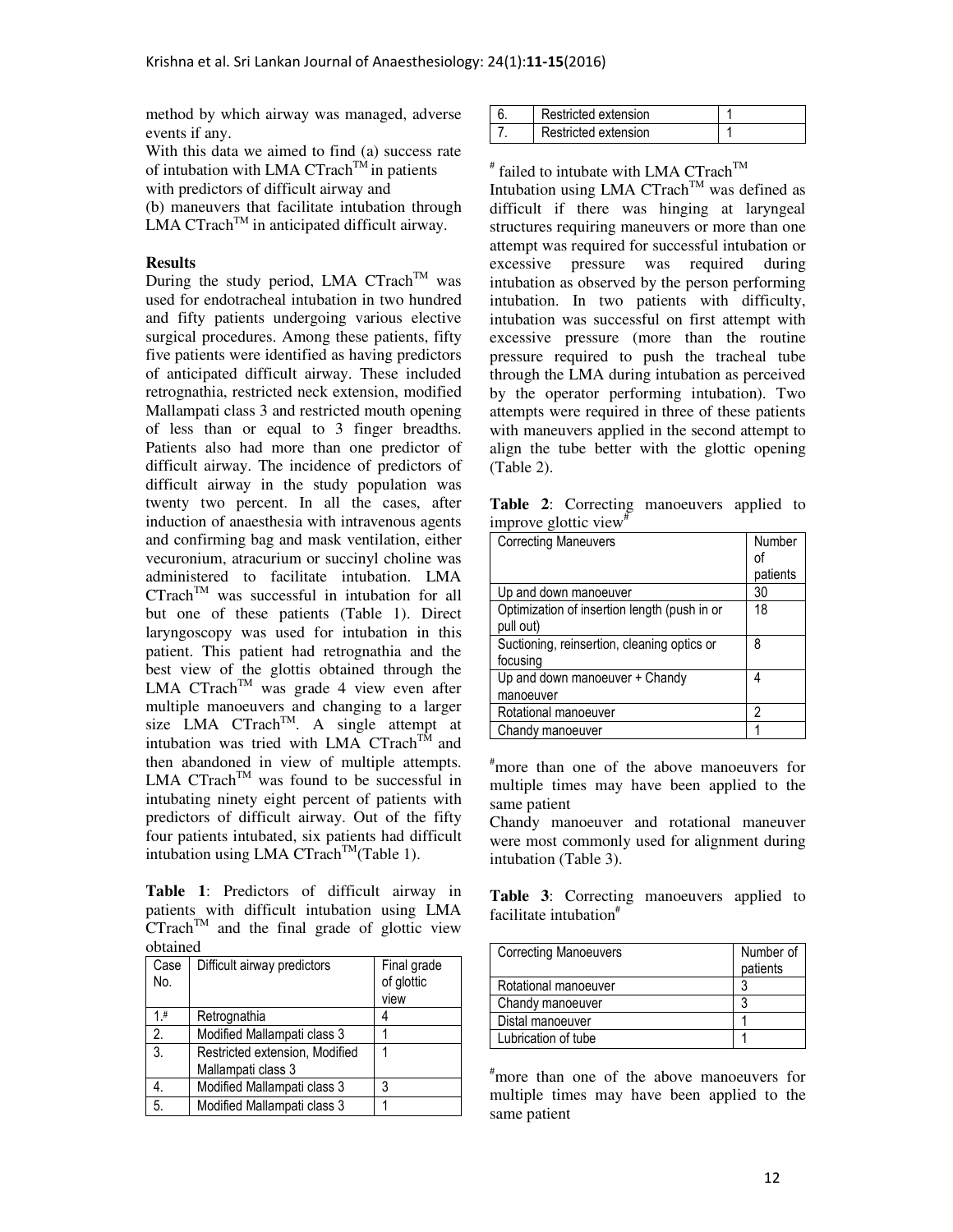In the remaining one patient who was edentulous and had restricted extension, three attempts were required for successful intubation. Eighty seven percent of the patients could be easily intubated using LMA  $CTrach^{TM}$ . All attempts were made to attain a grade 1 LMA CTrach<sup>TM</sup> view of the glottis prior to intubation. The up a  $12$ manoeuver was most commonly used to the same (Table 2). The grading proposed by Timmerman et al was used.<sup>3</sup> Among the fifty five patients studied; grade 1 glottic view could not be attained in 15 patients despite corrective manoeuvers. However, only two of these patients encountered difficulty in intubation with LMA  $CTrach^{TM}$ . In fact, in one of these patients, intubation using LMA  $CTrach^{TM}$  had to be abandoned and completed with direct laryngoscopy. The most common predictors of difficult airway encountered in descending order were modified Mallampati class 3, restricted extension, mouth opening of two finger breadths and retrognathia.

## **Discussion**

The LMA CTrach™, a modification of the LMA Fastrach™, has the added advantage of continuous video endoscopy view of the entire intubating procedure. It consists of a curved LMA with the airway tube, epiglottis elevating bar and the detachable LCD viewer.<sup>4</sup> It has two inbuilt fibreoptic channels that enable to view the image in the LMA CTrach™ viewer.<sup>5</sup> The location of the lens behind the epiglottis elevating bar enables to view the anatomy anterior to the bar. It is one of the few devices that enable ventilation during the intubation procedure thereby assuring less panicky situations for both the patient and the anaesthesiologist.

In addition to the direct view of the laryngeal passage, the LMA CTrach™ enables the visualization and the correct positioning of the tracheal tube during intubation. Due to the arytenoid and cord damage that can be sustained during blind intubation via the LMA Fastrach™, it was proposed to utilize fibreoptic bronchoscope. This made the process more cumbersome.<sup>6,7,8</sup> However, the newer LMA CTrach™ has the added advantage that it can be managed independently, making it a potential instrument in emergency airway management. Oesophageal intubation, a potential complication of blind intubation through the LMA Fastrach™, should be overcome by the direct visualization of the glottis in LMA CTrach™ with its better ability to align the laryngeal inlet. $<sup>1</sup>$ </sup>

In our study we were able to successfully intubate fifty four patients out of the fifty five patients with anticipated difficult airway. The most common difficulty encountered in attaining a grade 1 view of the glottis was the down folding of the epiglottis. However, this was successfully corrected in majority of the patients with the application of the up and down maneuver. The bend of the LMA  $CTrach^{TM}$ airway tube with its increased diameter did cause difficulty in negotiation during insertion. This is mostly due to its width with the inbuilt fibreoptic bundle. This was overcome in three patients with lateral insertion. The failure to succeed with one patient could be attributed to inadequate preparation of patient. Although a grade 4 view was obtained in this patient with a larger size LMA  $CTrach^{TM}$ , it was clear that this was due to collection of secretions. A grade 1 view was obtained after suctioning which could not be maintained. A provision for continuous suctioning could probably overcome this situation. The difficult intubations were encountered mostly due to improper alignment of the glottic opening and the tube. Once appropriate manoeuvers were applied this difficulty was surmounted. It was observed that the success rate of intubation had no correlation with the glottic view obtained. Although it was postulated that a grade 1 view greatly increased the chances of a successful and easy intubation with fewer traumas to the laryngeal structures, our study failed to show the same. In fact, 86.67% of patients who had less than a grade 1 glottic view with LMA  $CTrach^{TM}$  had easy intubations. However the sample population is too small to comment on the same. Although manufacturer recommends the size of LMA  $CTrach^{TM}$  to be determined on the basis of the patient's weight, in two patients a reinsertion of a larger size LMA CTrach<sup>TM</sup> was needed. In one of these patients this failed to improve the glottis view and intubation failed. This requirement for a larger size could be due to the longer oral pharyngeal laryngeal distance which requires a deeper insertion.<sup>9</sup> In the edentulous patient, maintaining the position of the LMA  $CTrach^{TM}$ might have been difficult thus necessitating 3 attempts.

Though multiple case reports have been published stating the success of LMA CTrach<sup>TM</sup>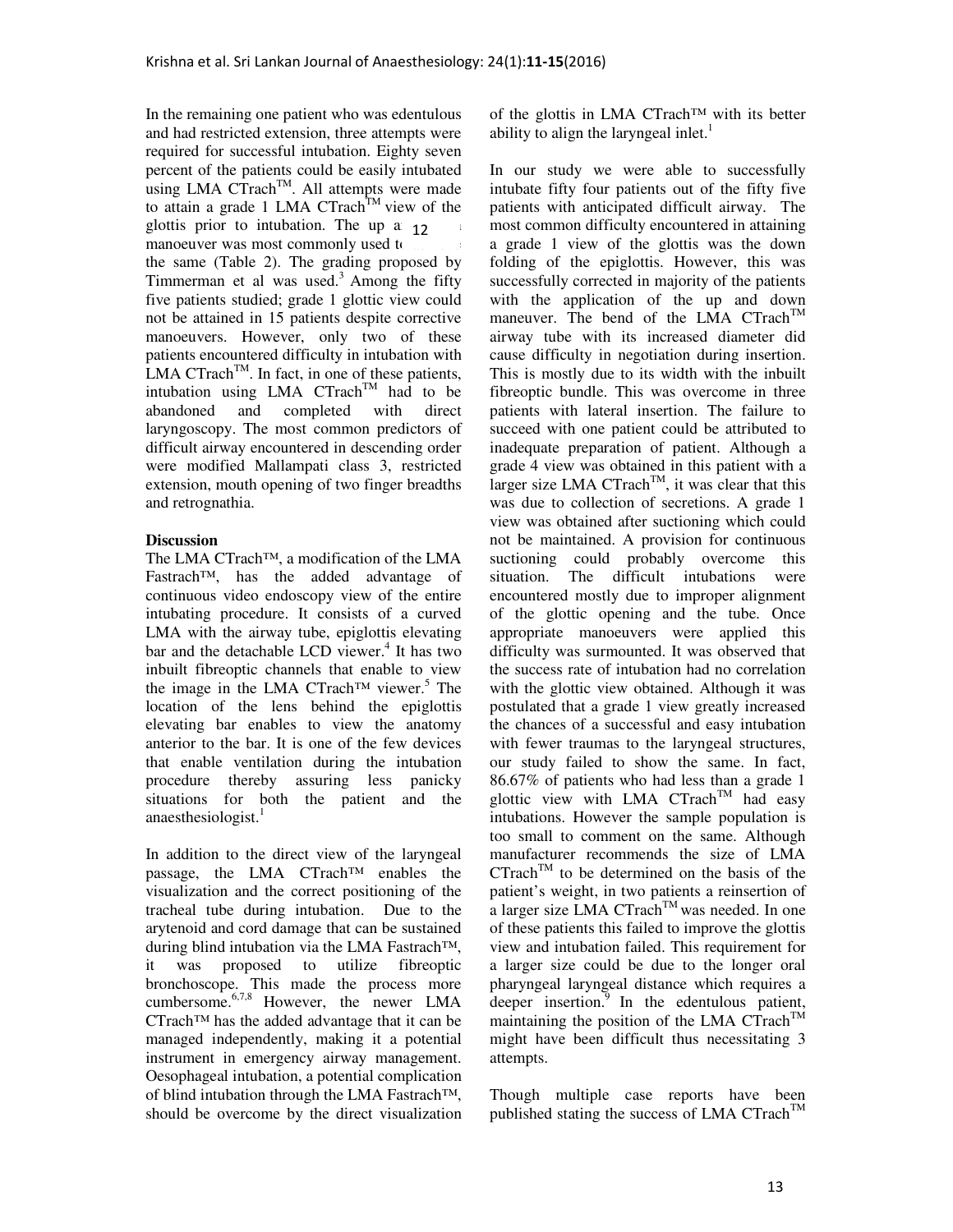in difficult airway situations, a comprehensive study evaluating the above is lacking. Liu et al in their study of 48 patients with difficult airway have reported that in three patients where difficulty in ventilation and intubation was encountered, LMA CTrach<sup>TM was</sup> successful as a rescue device. However, in two of these patients they decided against intubation in view of failure to visualize the glottis. Similar findings to our study were found with increased success of LMA CTrach<sup>TM</sup> in patients with retrognathia, restricted neck movements, short thick neck and maxillary overbite. In their study LMA  $CTrach^{TM}$  was attempted only after the difficulty was encountered and other conventional methods had failed.<sup>10</sup> The LMA CTrach<sup>TM</sup> has even found to be successful in obese patients and other patients with difficult airway for awake intubation.<sup>3</sup>,<sup>11,12</sup> In awake intubation, Lopez et al stated that the procedure was tolerated well by the patients and in fact oxygenation improved in some patients with LMA  $CTrach^{TM}$  insertion. Nevertheless the procedure was found to be time consuming in<br>comparison with the gold standard comparison with the gold standard fibreopticbronchoscope.<sup>14</sup> However there is concern regarding the use of LMA CTrach<sup>TM</sup> in patients with cervical injury and obese patients. This is due to the apprehension regarding the pressure exerted by the LMA  $CTrach^{TM}$  on the upper cervical vertebra and the inability to completely prevent neck movement by manual stabilization.<sup>14</sup> In obese patients, a few reports have stated that manipulations of LMA  $CTrach^{TM}$  have led to aspiration of regurgitated contents.<sup>15</sup> LMA CTrach<sup>TM</sup> also has the limitation that it cannot be used in patients with oropharyngeal growths and in patients with inter incisor distance less than 25mm. In patients with lose teeth or gaps, the insertion and manipulations of LMA CTrach<sup>TM</sup> can cause damage to the teeth.

Our study has evaluated the success of LMA  $CTrach^{TM}$  in a population with predictors of difficult airway. Our study included population of different ages and with multiple predictors in the same individual. It has only given a perspective into the possible future that LMA  $CTrach^{TM}$  holds in the arena of difficult airway. Our study has its own drawbacks. This was a retrospective study where LMA  $CTrach^{TM}$  was used electively. There is no confirmation as to whether they were a real difficult airway situation because direct laryngoscopy was not

performed prior to the use of LMA CTrach<sup>TM</sup>. Moreover the LMA  $CTrach^{TM}$  was used by individuals experienced in using it. This same success rate cannot be guaranteed when extrapolated to a population of less experienced operators. In addition, the predictors of difficult airway like retrognathia and restricted extension were subjective and not quantified.

We conclude that LMA  $CTrach^{TM}$  can be a helpful alternative device in patients with anticipated difficult airway, particularly in patients with modified Mallampati class 3 and restricted neck extension. However further studies comparing it with other newer video laryngoscopes needs to be conducted to validate the same.

### **References**

1. Liu EHC, Goy RWL, Chen FG. The LMA CTrachTM, a new laryngeal mask airway for endotracheal intubation under vision: evaluation in 100 patients. Br J Anaesth 2006; **96** (3): 396– 400 http://dx.doi.org/10.1093/bja/ael001

PMid:16415313.

- 2. Gupta S, KR Sharma R, Jain D. Airway assessment: Predictors of difficult airway. Indian J. Anaesth. 2005; **49** (4) : 257 – 262
- 3. Timmermann A1, Russo S, Natge U, Heuer J, Graf BM. LMA CTrach: initial experiences in patients with difficult-to-manage airways. Anesthetist. 2006 May; **55**(5):528-34
- 4. Timmermann A, Russo S, Graf BM. Evaluation of the  $CTrach^{TM}$ —an intubating LMA with integrated fibreoptic system. Br J Anaesth 2006; **96** (4): 516–21 http://dx.doi.org/10.1093/bja/ael029 PMid:16490763
- 5. Swadia VN, Patel MG. Our Preliminary Experience with LMA C-Trach. Indian J Anaesth. 2009; **53**(3): 312–317. PMid:20640139 PMCid:PMC2900122
- 6. Gerstein NS, Braude DA, Hung O, Sanders JC, Murphy MF. The FastrachTM Intubating Laryngeal Mask Airway: an overview and update. J Can Anesth 2010; **57**:588–601 http://dx.doi.org/10.1007/s12630-010-9272-x PMid:20112078
- 7. Dimitriou V, Voyagis GS. The intubating laryngeal mask airway (ILMA): disadvantage of being a blind technique. Eur J Anaesthesiol 1999; **16**: 418–19 http://dx.doi.org/10.1097/00003643-199906000- 00015 PMid:10434175
- 8. Joo HS, Rose DK. The intubating laryngeal mask airway with and without fiberoptic